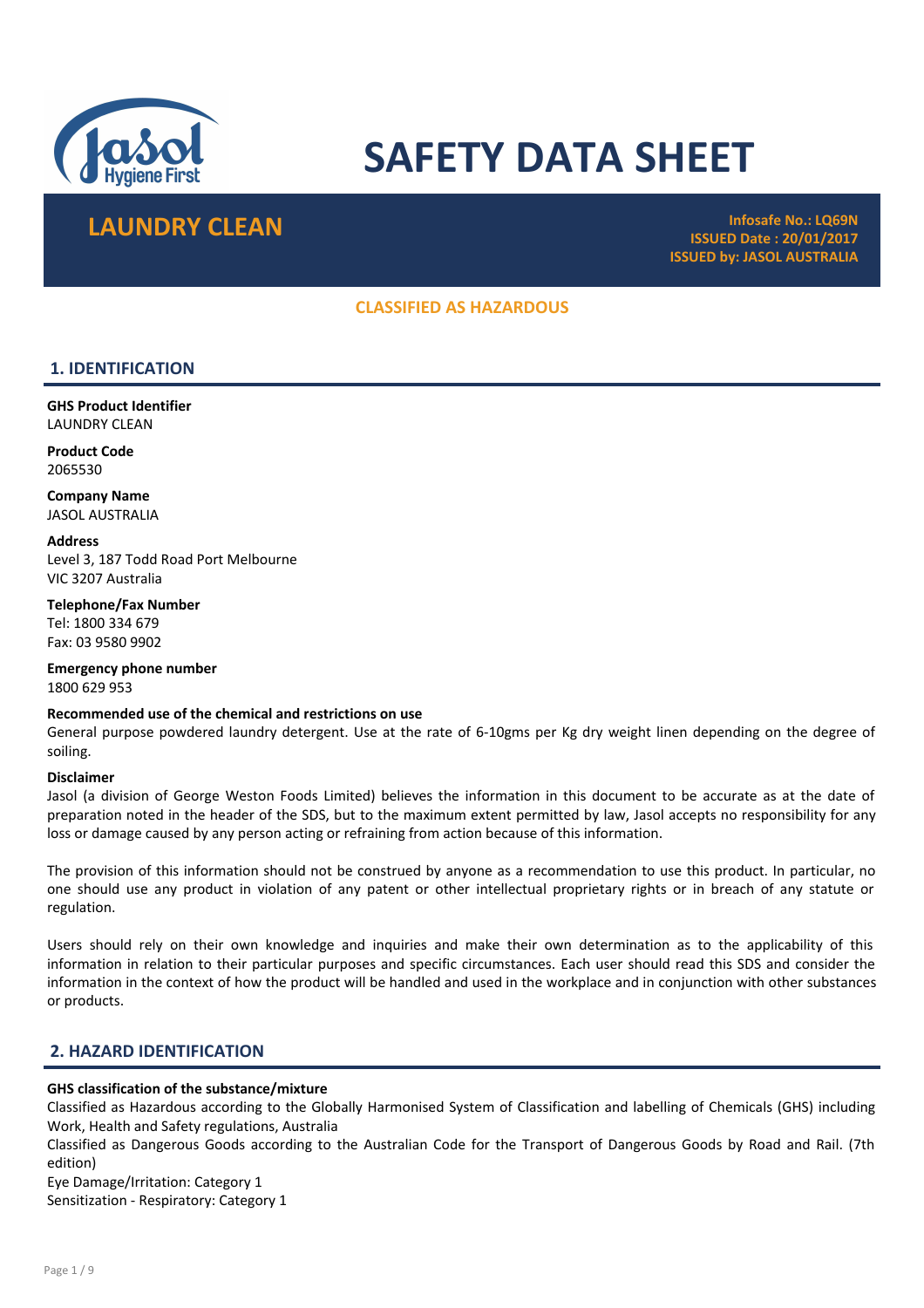Sensitization - Skin: Category 1 Skin Corrosion/Irritation: Category 1 STOT Single Exposure: Category 3 (respiratory tract irritation)

Signal Word (s)

DANGER

## Hazard Statement (s)

H314 Causes severe skin burns and eye damage. H317 May cause an allergic skin reaction. H334 May cause allergy or asthma symptoms or breathing difficulties if inhaled. H335 May cause respiratory irritation.

## Pictogram (s)

Corrosion,Health hazard



## Precautionary statement – Prevention

P260 Do not breathe dust/fume/gas/mist/vapours/spray.

P264 Wash contaminated skin thoroughly after handling.

P271 Use only outdoors or in a well-ventilated area.

P272 Contaminated work clothing should not be allowed out of the workplace.

P280 Wear protective gloves/protective clothing/eye protection/face protection.

P285 In case of inadequate ventilation wear respiratory protection.

## Precautionary statement – Response

P301+P330+P331 IF SWALLOWED: rinse mouth. Do NOT induce vomiting.

P302+P352 IF ON SKIN: Wash with plenty of soap and water.

P303+P361+P353 IF ON SKIN (or hair): Remove/Take off immediately all contaminated clothing. Rinse skin with water/shower.

P304+P340 IF INHALED: Remove victim to fresh air and keep at rest in a position comfortable for breathing.

P305+P351+P338 IF IN EYES: Rinse cautiously with water for several minutes. Remove contact lenses, if present and easy to do. Continue rinsing.

P310 Immediately call a POISON CENTER or doctor/physician.

P333+P313 If skin irritation or rash occurs: Get medical advice/attention.

P342+P311 If experiencing respiratory symptoms: Call a POISON CENTER or doctor/physician.

P363 Wash contaminated clothing before reuse.

## Precautionary statement – Storage

P403+P233 Store in a well-ventilated place. Keep container tightly closed. P405 Store locked up.

## Precautionary statement – Disposal

P501 Dispose of contents/container to an approved waste disposal plant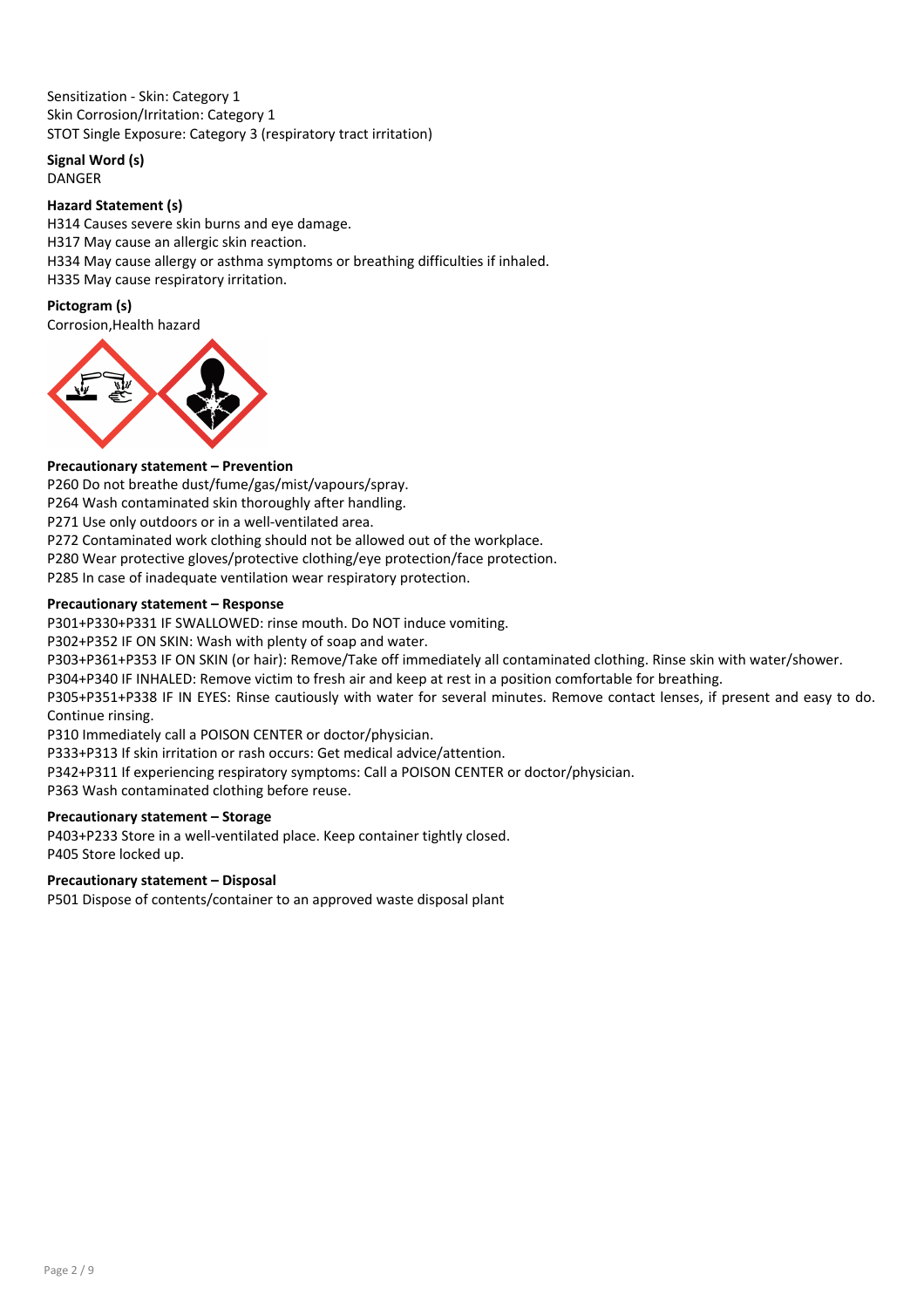## 3. COMPOSITION/INFORMATION ON INGREDIENTS

## Ingredients Name and the case of the case of the case of the case of the case of the case of the case of the case of the c Sodium carbonate **1992-19-8 1992-19-8** 60-100 % Sodium Metasilicate 10213-79-3 10-20 % Trisodium nitrilotriacetate 5064-31-3 0-5 % Isotridecanol ethoxylate 69011-36-5 0-5 % Benzenesulfonic acid, mono-C10-16-alkyl derivatives, sodium salts 68081-81-2 0-5 % Coumarin 2011 0.01-0.1 % 0.01-0.1 % 91-64-5 4-tert-Butylcyclohexyl acetate 32210-23-4 0.01-0.1 % Ingredients determined not to be hazardous Balance Balance Balance

## 4. FIRST-AID MEASURES

#### Inhalation

If inhaled, remove affected person from contaminated area and keep at rest in a position comfortable for breathing. If experiencing respiratory symptoms call a POISON CENTER or doctor/physician for medical attention. Apply artificial respiration if NOT breathing and immediately seek medical attention.

#### Ingestion

Do NOT induce vomiting. Wash/rinse out mouth thoroughly with water. Seek immediate medical attention.

#### Skin

If on skin (or hair) remove/take off all contaminated clothing immediately after handling. Seek immediate medical attention and wash/rinse skin gently and thoroughly with water/shower and non-abrasive soap for 15 minutes. Contaminated work clothing should not be allowed out of the workplace. Ensure contaminated clothing is washed before re-use or discard. If skin irritation or rash occurs please advise medical physician.

#### Eye contact

If in eyes, hold eyelids apart and flush the eyes continuously with running water. Remove contact lenses, if present and easy to do. Continue flushing until advised to stop by the Poisons Information Centre or a doctor, or for at least 15 minutes. Seek immediate medical attention.

#### First Aid Facilities

Eyewash, safety shower and normal washroom facilities.

#### Advice to Doctor

Product contains alkaline salts and surfactants. Vomiting has not bee induced because of risk of aspiration into the lungs.

#### Most important symptoms/effects, acute and delayed

No adverse health effects expected if the product is handled in accordance with this MSDS and the product label.

#### Other Information

For advice in an emergency, contact a Poisons Information Centre (Phone Australia 131 126) or a doctor at once.

## 5. FIRE-FIGHTING MEASURES

#### Suitable Extinguishing Media

Carbon dioxide, dry chemical, foam, water fog or water mist.

## Unsuitable Extinguishing Media

Do not use water jet.

#### Hazards from Combustion Products

Under fire conditions this product may emit toxic and/or irritating fumes, smoke and gases including water vapour, carbon dioxide, oxides of nitrogen and sulphur.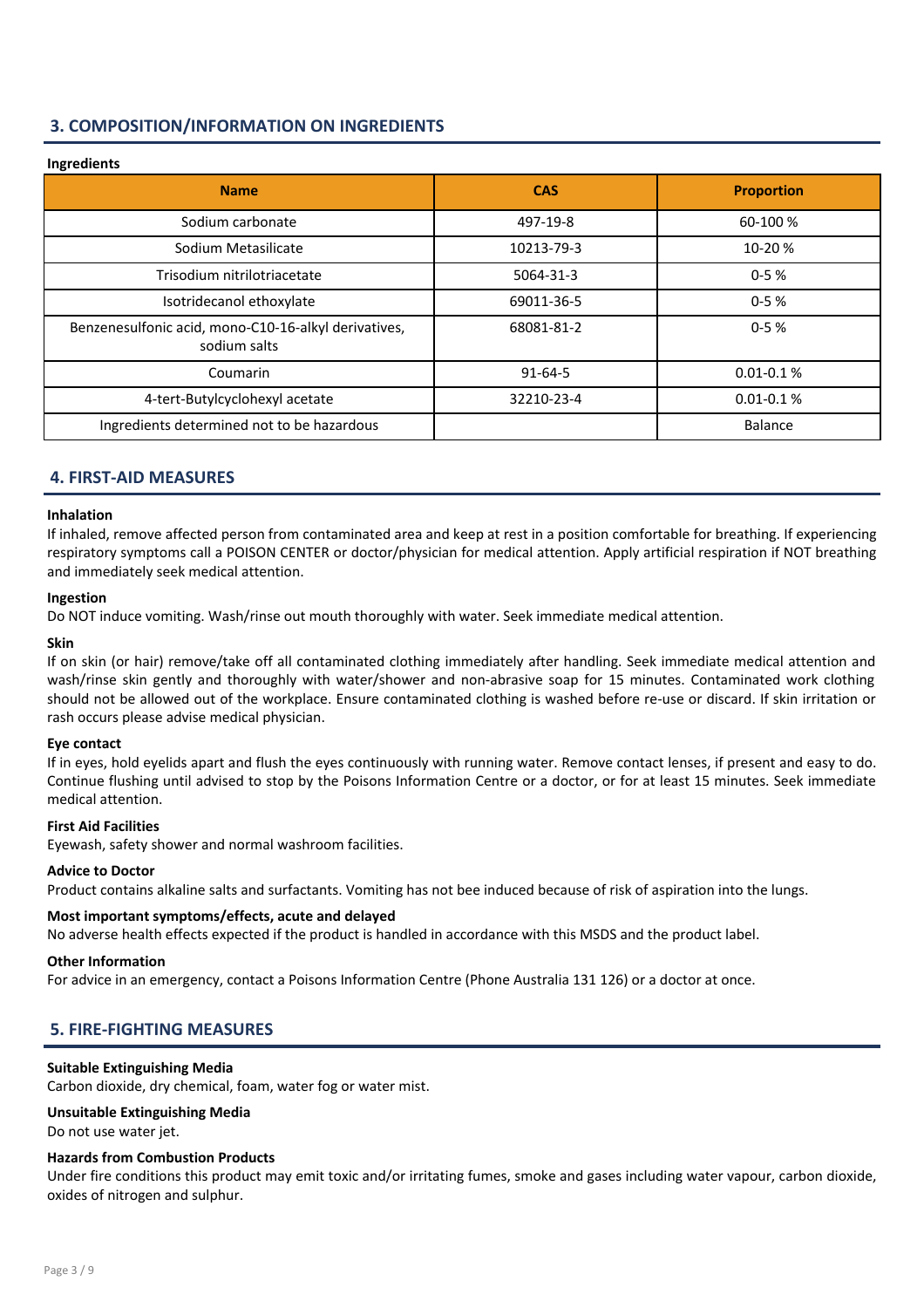#### Specific Hazards Arising From The Chemical

This product is non combustible.

Hazchem Code

 $2x$ 

## Decomposition Temperature

Not available

## Precautions in connection with Fire

Fire fighters should wear full protective clothing and self-contained breathing apparatus (SCBA) operated in positive pressure mode. Fight fire from safe location.

## 6. ACCIDENTAL RELEASE MEASURES

#### Emergency Procedures

Evacuate all unprotected personnel. Do not allow contact with skin and eyes. Do not breathe dust. It is essential to wear selfcontained breathing apparatus (S.C.B.A) and full personal protective equipment and clothing to prevent exposure. Avoid exposure to spillage by sweeping up material avoiding dust generation or dampen spilled material with water to avoid airborne dust, then transfer material to suitable containers. Use absorbent paper dampened with water to pick up remaining material. Wash surfaces well with soap and water. Seal all wastes in labelled containers for subsequent recycling or disposal. Dispose of waste according to applicable local and national regulations. If contamination of sewers or waterways occurs inform the local water and waste management authorities in accordance with local regulations.

## 7. HANDLING AND STORAGE

#### Precautions for Safe Handling

Corrosive solids. Attacks skin and eyes. Causes burns. Avoid breathing in dust. Wear suitable protective clothing, gloves and eye/ face protection when mixing and using. Use in designated areas with adequate ventilation. Keep containers tightly closed. Ensure a high level of personal hygiene is maintained when using this product, that is, always wash hands after handling, and before eating, drinking, smoking or using the toilet facilities.

#### Conditions for safe storage, including any incompatibilities

Corrosive. Store in a cool dry well-ventilated area. Store away from oxidising agents and bases/acids. Keep containers closed when not in use, securely sealed and protected against physical damage. Inspect regularly for deficiencies such as damage or leaks. Store in original packages as approved by manufacturer. Ensure that storage conditions comply with applicable local and national regulations.

For information on the design of the storeroom, reference should be made to Australian Standard AS 3780 The storage and handling of corrosive substances.

## 8. EXPOSURE CONTROLS/PERSONAL PROTECTION

#### Occupational exposure limit values

No exposure standards have been established for the mixture. However, over-exposure to some chemicals may result in enhancement of pre-existing adverse medical conditions and/or allergic reactions and should be kept to the least possible levels.

#### Biological Limit Values

No biological limits allocated.

#### Appropriate Engineering Controls

This substance is hazardous and should be used with a local exhaust ventilation system, drawing solid/dust away from workers' breathing zone. If the engineering controls are not sufficient to maintain concentrations of particulates below the exposure standards, suitable respiratory protection must be worn.

#### Respiratory Protection

If engineering controls are not effective in controlling airborne exposure then an approved respirator with a replaceable dust/ particulate filter should be used. Refer to relevant regulations for further information concerning respiratory protective requirements.

Reference should be made to Australian Standards AS/NZS 1715, Selection, Use and Maintenance of Respiratory Protective Devices; and AS/NZS 1716, Respiratory Protective Devices, in order to make any necessary changes for individual circumstances.

#### Eye Protection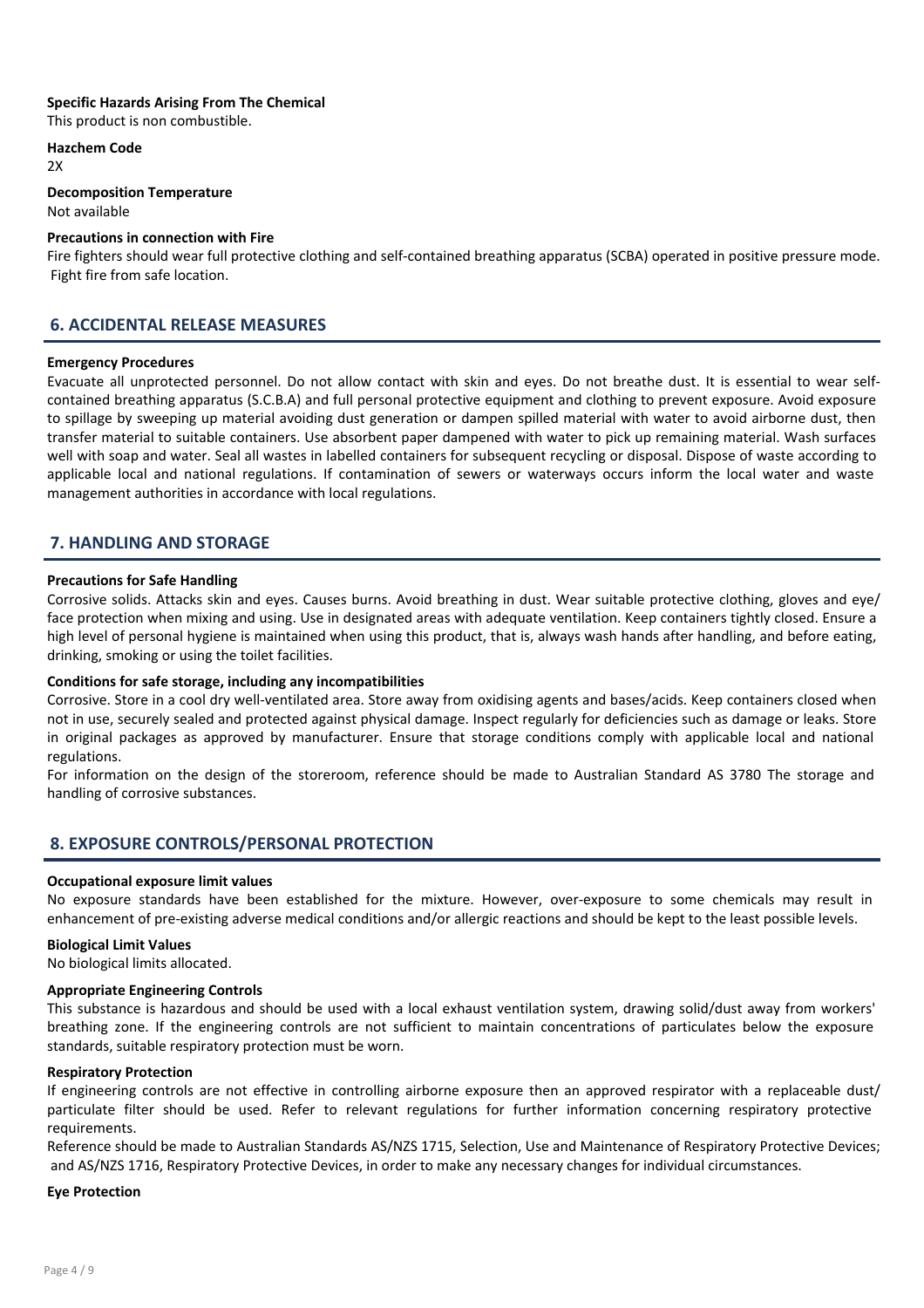Safety glasses with full face shield should be used. Eye protection devices should conform to relevant regulations. Eye protection should conform with Australian/New Zealand Standard AS/NZS 1337 - Eye Protectors for Industrial Applications.

#### Hand Protection

Wear gloves of impervious material such as rubber or plastic. Final choice of appropriate gloves will vary according to individual circumstances. i.e. methods of handling or according to risk assessments undertaken. Occupational protective gloves should conform to relevant regulations.

Reference should be made to AS/NZS 2161.1: Occupational protective gloves - Selection, use and maintenance.

#### Body Protection

Suitable protective workwear, e.g. cotton overalls buttoned at neck and wrist is recommended. Chemical resistant apron is recommended where large quantities are handled.

#### Other Information

No exposure standards have been established for this material, however, the TWA exposure standards for dust not otherwise specified is 10 mg/m<sup>3</sup>. As with all chemicals, exposure should be kept to the lowest possible levels. TWA (Time Weighted Average): The average airborne concentration of a particular substance when calculated over a normal eight-hour working day, for a five-day week. Source: Safe Work Australia

## 9. PHYSICAL AND CHEMICAL PROPERTIES

Form Solid

Appearance White, granular powder.

Colour **White** 

**Odour** Not available

Decomposition Temperature Not available

Melting Point Not available

Boiling Point Not available

Solubility in Water Soluble in water.

pH 12 (1% solution)

Vapour Pressure Not available

Vapour Density (Air=1) Not available

Evaporation Rate Not available

Odour Threshold Not available

Viscosity Refer to Section 9: Kinematic Viscosity and Dynamic Viscosity.

Partition Coefficient: n-octanol/water Not available

Flash Point Not available

Flammability Non combustible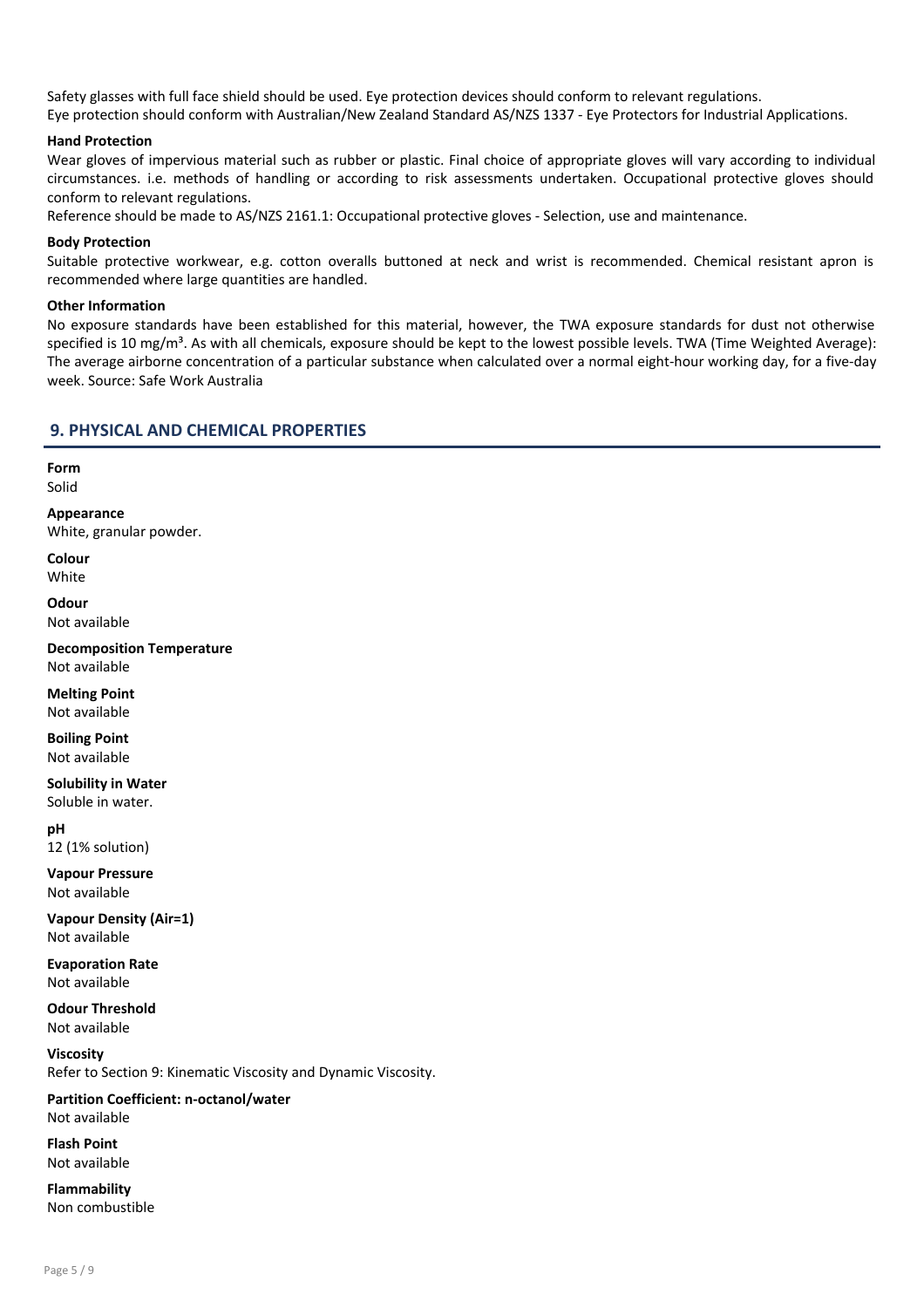#### Auto-Ignition Temperature Not available

Explosion Limit - Upper Not available

Explosion Limit - Lower Not available

Explosion Properties Not available

Oxidising Properties Not available

Kinematic Viscosity Not available

Dynamic Viscosity Not available

#### Other Information

Alkaline mixture. Will react vigorously with acids, generating carbon dioxide, a simple asphyxiant. May become sticky in moist air.

## 10. STABILITY AND REACTIVITY

#### Reactivity

Refer to Section 10: Possibility of hazardous reactions.

#### Chemical Stability

Stable under normal conditions of storage and handling.

Conditions to Avoid Extremes of temperature and direct sunlight

Incompatible materials Not available.

Hazardous Decomposition Products Thermal decomposition may result in the release of toxic and/or irritating fumes

Possibility of hazardous reactions Not available.

Hazardous Polymerization Not available.

## 11. TOXICOLOGICAL INFORMATION

#### Toxicology Information

No toxicity data available for this material.

#### Ingestion

Ingestion of this product will cause nausea, vomiting, abdominal pain and chemical burns to the mouth, throat and stomach.

#### Inhalation

Dust generated will cause irritation with possible burns to the mucous membrane and upper airways. May cause respiratory irritation. May cause allergy or asthma symptoms or breathing difficulties if inhaled. Symptoms may include coughing, lesions of the nasal septum, severe pain and may lead to permanent tissue scarring. Inhalation of product dust can cause irritation of the nose, throat and respiratory system.

#### Skin

Causes burns. May cause an allergic skin reaction. Corrosive to the skin. Skin contact can cause redness, itching, irritation, severe pain and chemical burns with resultant tissue destruction.

#### Eye

Causes eye damage. Eye contact will cause stinging, blurring, tearing, severe pain and possible burns, necrosis, permanent damage and blindness.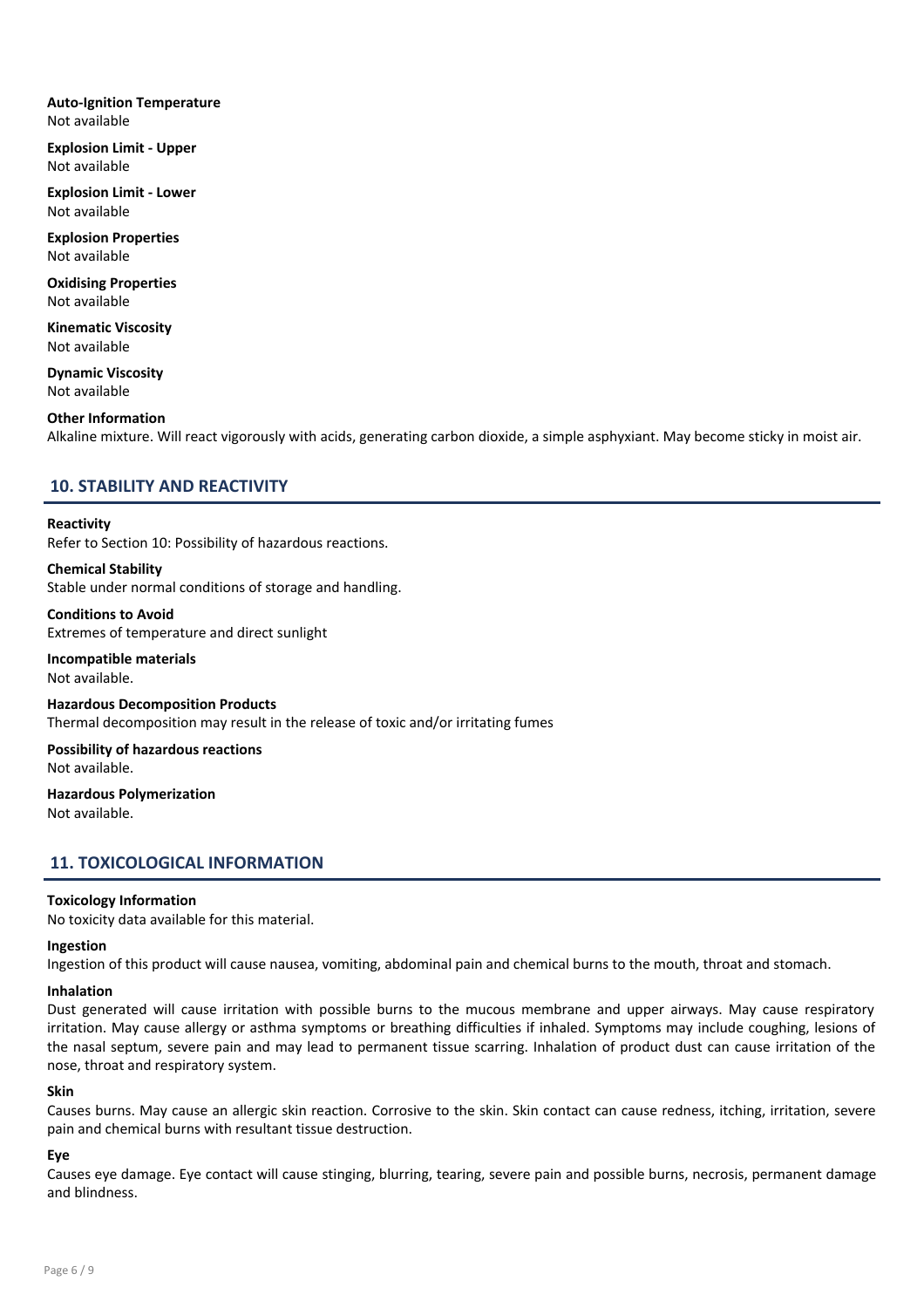#### Respiratory sensitisation

May cause allergy or asthma symptoms or breathing difficulties if inhaled.

Skin Sensitisation May cause an allergic skin reaction

Germ cell mutagenicity Not considered to be a mutagenic hazard.

Carcinogenicity Not considered to be a carcinogenic hazard.

1,2-benzopyrone is listed as a Group 3: Not classifiable as to carcinogenicity to humans according to International Agency for Research on Cancer (IARC).

Reproductive Toxicity Not considered to be toxic to reproduction.

STOT-single exposure May cause respiratory irritation.

STOT-repeated exposure Not expected to cause toxicity to a specific target organ.

#### Aspiration Hazard

Not expected to be an aspiration hazard.

## 12. ECOLOGICAL INFORMATION

**Ecotoxicity** Harmful to aquatic life.

Persistence and degradability Not available

**Mobility** Not available

Bioaccumulative Potential Not available

Other Adverse Effects Not available

Environmental Protection Prevent large amounts from entering waterways, drains and sewers.

## 13. DISPOSAL CONSIDERATIONS

#### Disposal considerations

Dispose of waste according to applicable local and national regulations. Do not allow into drains or watercourses or dispose of where ground or surface waters may be affected. Wastes including emptied containers are controlled wastes and should be disposed of in accordance with all applicable local and national regulations.

## 14. TRANSPORT INFORMATION

#### Transport Information

This material is classified as a Class 8 Corrosive Substances Dangerous Goods

- Class 8 Dangerous Goods are incompatible in a placard load with any of the following:
- Class 1: Explosives
- Division 4.3: Dangerous when wet Substances
- Division 5.1: Oxidising substances
- Division 5.2: Organic peroxides

- Class 6, Toxic or Infectious Substances, if the Class 6 dangerous goods are cyanides and the Class 8 dangerous goods are acids Class 7: Radioactive materials unless specifically exempted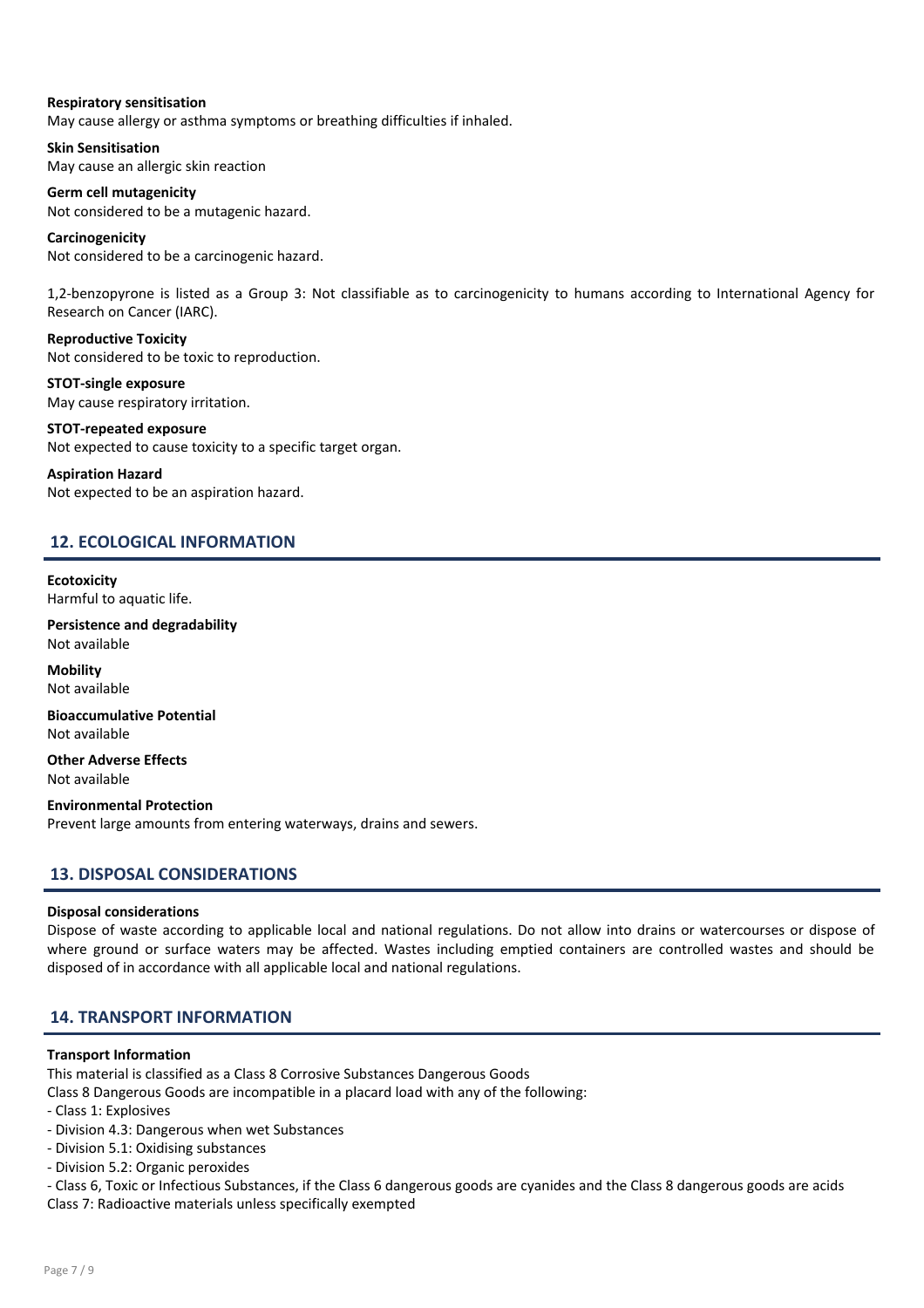and are incompatible with food and food packaging in any quantity.

Strong acids must not be loaded in the same freight container or on the same vehicle with strong alkalis. Packing Group I and II acids and alkalis should be considered as strong.

Marine Transport (IMO/IMDG):

Classified as Dangerous Goods by the criteria of the International Maritime Dangerous Goods Code (IMDG Code) for transport by sea.

Class/Division: 8 UN No: 1759 Proper Shipping Name: CORROSIVE SOLID, N.O.S. (CONTAINS: SODIUM METASILICATE PENTAHYDRATE) Packing Group: III EMS : F-A, S-B Special Provisions: 223, 274

Air Transport (ICAO/IATA): Classified as Dangerous Goods by the criteria of the International Air Transport Association (IATA) Dangerous Goods Regulations for transport by air. Class/Division: 8 UN No: 1759 Proper Shipping Name: corrosive solid, n.o.s. (Contains: sodium metasilicate pentahydrate) Packing Group: III Packaging Instructions (passenger & cargo): 859 Packaging Instructions (cargo only): 863 Hazard Label: Corrosive Special Provisions: A3, A803

U.N. Number

1759

UN proper shipping name CORROSIVE SOLID, N.O.S.(Contains: Sodium metasilicate pentahydrate)

Transport hazard class(es) 8 Packing Group

III

Hazchem Code 2X

IERG Number

37

IMDG Marine pollutant No

Transport in Bulk Not available

Special Precautions for User Not available

## 15. REGULATORY INFORMATION

#### Regulatory information

Classified as Hazardous according to the Globally Harmonised System of classification and labelling of chemicals (GHS) including Work, Health and Safety regulations, Australia

Classified as a Scheduled Poison according to the Standard for the Uniform Scheduling of Medicines and Poisons (SUSMP)

## Poisons Schedule

S5